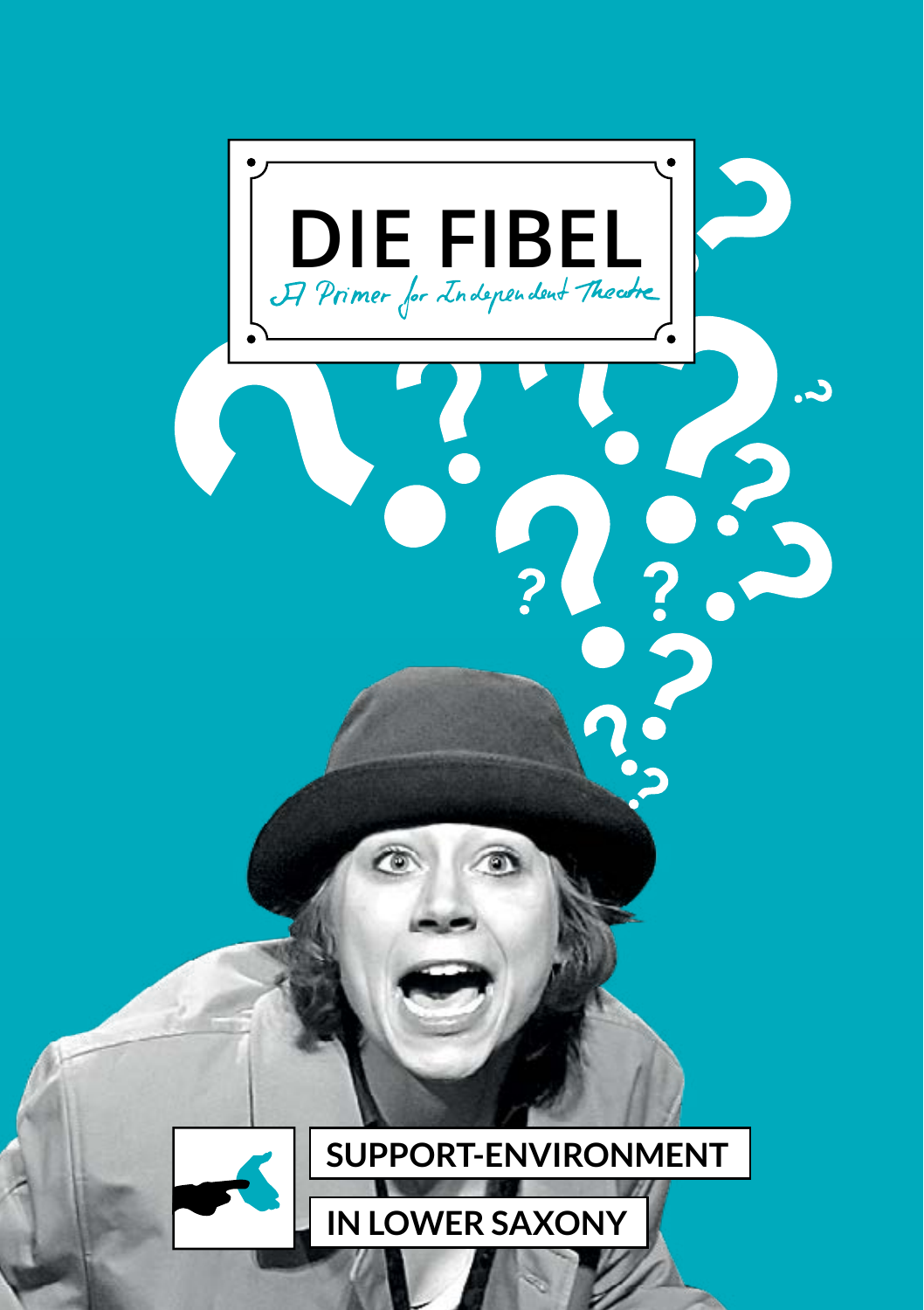

## Editorial



You have a sparkling idea for a theatre project of your own and no clue how to set about it? What does it take to realise a piece or a performance? How to finance your production? What's the best way to advertise and make the press write about you? And what legal regulations do you need to adhere to?

Lower Saxony is big and colourful – the Independent Theatre scene in particular is very lively and diverse. We welcome you to this community! The Association of Independent Theatre in Lower Saxony (*Landesverband Freier Theater in Niedersachsen, LaFT*) and the

*Theaterhaus Hildesheim (TH)* know their way about the scene and give advice on all matters at hand. Now we have distilled our many years of experience and created *A Primer for Independent Theatre*, a concrete practical instruction guide in several brochures for Independent Theatre professionals. The Primer offers first steps for newcomers but is also suitable as a definitive update for the advanced.

Good luck from: Martina von Bargen, Maria Gebhardt, Uta Lorenz, Ulrike Seybold, Carola Streib. English translation by Mark Roberts.



We have flagged certain sections in *A Primer for Independent Theatre* with pictograms to indicate notes we wished to highlight, definitions, or tips. Aspects you should give special attention to when creating your project are marked with the pictogram 'attention'. The authors chose simplified icons of the respective sign language words.

Attention **Example Definition** Note



### Gender

*A Primer for Independent Theatre* was written in gender aware language. After conferring with a diversity consultant at the university of Leipzig, the authors chose a language model that was meant to allow self-recognition to a maximum of readers and to avoid the 'gender-gap'.



**In order to do justice to all gender** *classifications, readers should be given the opportunity to classify themselves.*

Aiming to reach the same goal in the English version of the Primer, the translator consulted a professor at the university of Hildesheim and has attempted to follow her advice.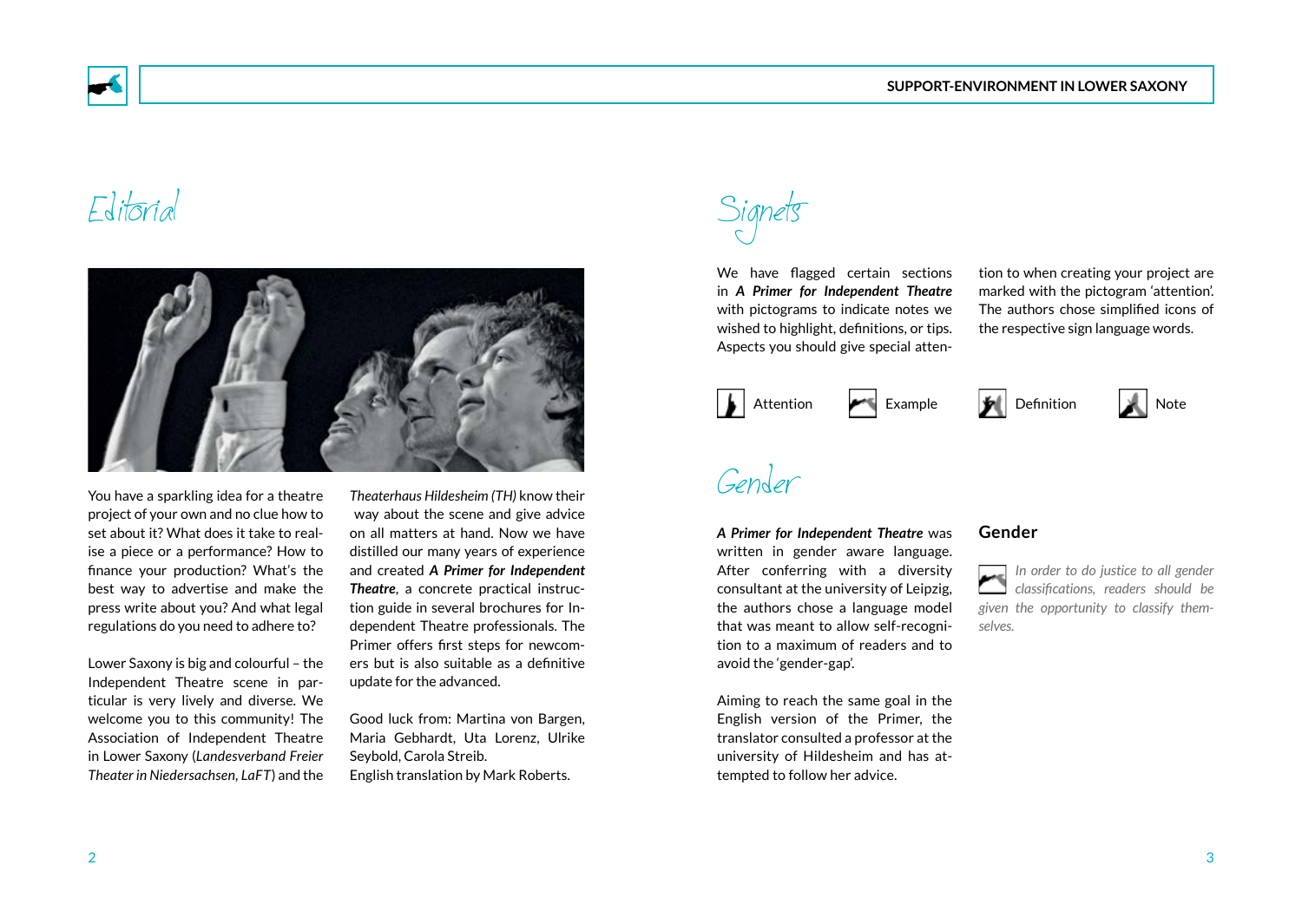

## 1. The basics

One of the main aspects of Independent Theatre is the absence of fixed and permanent financing. All Independent Theatres draw their income from a mix of various sources, including funding. Mostly they are granted project funds. That means that only one particular encounter per funding is financed, usually a production. Ways of receiving permanent, structural funds or support for larger investments are scarce and unfortunately the rare exception.

The following is a few classifying notes regarding the main financers of Independent Theatre in Lower Saxony and

1 and 2008 and 2008 and 2008 and 2008 and 2008 and 2008 and 2008 and 2008 and 2008 and 2008 and 2008 and 2008 and 2008 and 2008 and 2008 and 2008 and 2008 and 2008 and 2008 and 2008 and 2008 and 2008 and 2008 and 2008 and

a few tips where to further search for possible funding for your project. We make no claim to be complete. Even if, at first, some support tools may not seem to fit for you, it is still wise to familiarise yourself with the variety available and not to let yourself be confused or put off.

It isn't easy to assess which of the funding sources provide you with a moderate chance of being accepted, whether your group is entitled to a particular grant at all, and which amount you should sensibly apply for, particularly if you're only just beginning. In order to avoid unnecessary work and frustration you should therefore definitely get advice. Even at a later stage it is worthwhile to regularly reconsider which money sources could be applicable for your theatre's current situation. You can get concrete and detailed counselling from the Association of Independent Theatre in Lower Saxony (*Landesverband Freier Theater in Niedersachsen,* LaFT) and the *Theaterhaus Hildesheim (TH)* at any time.

2. The main financers

#### **2.1. Public Authorities**

#### 2.1.1. Municipal funding

How the municipalities finance Independent Theatre in Lower Saxony varies. Mostly they give money for projects – with an emphasis on original productions – on an annual basis. In general, municipal funding lends itself to young groups as the basic financing source. When in doubt, inquire at your town's cultural office. Larger cities will have the relevant information on their websites.

Lower Saxony's capital Hannover, for instance, currently provides a comparatively large EUR 700,000 for Independent Theatre through an intricate system of grants. How other towns give grants differs a great deal. Small towns and rural areas in particular tend to possess vanishingly small cultural budgets, often without any specific theatre means at all. Inform yourself of the conditions in the community where you live and/or wish to work. For instance, most towns and communities will only support projects by artists that actually live in the respective area. In certain circumstances some will participate in guest performances or other projects that bear a reference to the town, even if carried out by outside artists.

In addition to project funding there are other support tools for venues and established groups, not all of which are limited to the annual period. You will see different terms in different places. Basic funding (*Basisförderung, Grundförderung*), structural development (*Strukturförderung*), conception promotion (*Konzeptionsförderung*), continuity promotion (*Kontinuitätsförderung*). None of these longer-term grant systems are useful for groups only just beginning.

#### 2.1.2. Regional culture funding in Lower Saxony

Lower Saxony has 13 regions (*Landschaften*) and regional authorities (*Landschaftsverbände*) who have as-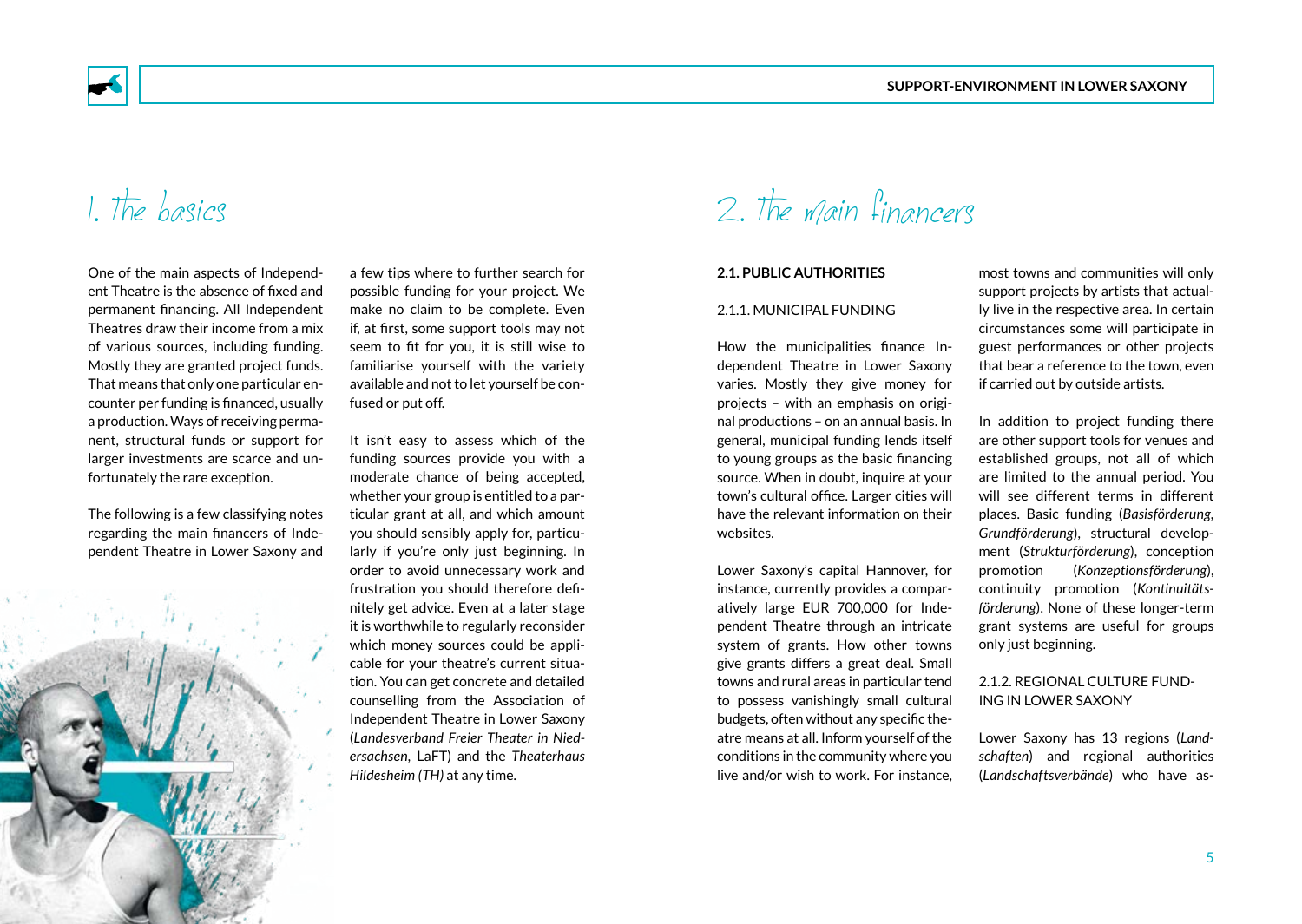

sumed certain functions of an intermediate level of government discontinued in 2004. Specifically, they are responsible for the promotion of culture on behalf of the federal state Lower Saxony. In 2015 approximately EUR 460,000 were forwarded to Independent Theatre via this path.

This regional funding is intended for projects with a funding amount of less than EUR 10,000\*\*. It goes mainly to original productions, but any sufficiently special project can also be supported, including guest performances and revivals. The purpose of these regional grants is to help projects with small to medium budgets without demanding that they be state-wide beacons. Close exchange of applicant and regional authority is explicitly desired. Therefore please approach the respective contact if you intend to apply. If your concept is coherent, even your first application stands a reasonable chance of being accepted. Most regional authorities have application deadlines at least twice a year. You can inquire about the exact dates from the regional office responsible for your case or from the LaFT.

*Some regional culture promoters support Independent Theatre with regional means in addition to the federal state means. The corresponding grant conditions are sometimes more flexible. If your project just won't fit Lower Saxony's formalities, ask for such alternatives.*

#### 2.1.3. Land Niedersachsen

One of the most important support sources for Independent Theatre in Lower Saxony is the federal state itself or, to be precise, the theatre grant programme of the Lower Saxony ministry for Science and Culture (*Ministerium für Wissenschaft und Kultur, MWK*). The MWK currently supports Independent Theatre with EUR 1.2 million per year. EUR 255,000 go into what is called conception promotion (*Konzeptionsförderung*), and a little less than EUR 600,000 finance general project support. The remainder is used for a few special events, e.g. festivals, and the institutional support of the LaFT. The main intention of general project support is to enable original productions, but in some cases small festivals or certain programmes of theatre venues can also be funded. Revivals and guest performances cannot be supported. The minimum funding amount is EUR 10,000. While there is no official maximum, experience shows that the funding amount in your application should not exceed EUR 30,000. The application deadline is always October 15th. Around the end of the year a designated advisory board determines the projects that will be funded.

In principle any Independent Theatre can apply for a grant from the general project support pool. But approvals usually go to better known groups that have already shown at least one successful production. An unknown group may be able to strike gold with an especially unique concept – but for your first production it is safer to bet on other horses. Conception promotion, on the other hand, is definitely located later in an artist's biography – for newcomers to apply for such a grant is a waste of time. Conception promotion is granted for three years. The applicant then receives between EUR 10,000 and EUR 40,000 per year. Such grants are intended to enable further conceptual development of the theatres beyond concrete project work and to provide a little financial security for a medium period. The items that are permitted for support are manifold. Only about ten to twelve theatres/groups are selected per funding period. For this reason conception promotion can be viewed as an honouring privilege.

#### 2.1.4. Federal and European **MEANS**

Funds granted by the federal government and by the EU play only a minor role for theatre support, particularly in a theatre group's early years. Nevertheless and for the sake of completeness they shall be mentioned here.

Responsibility for cultural affairs in Germany lies with the federal states. Therefore there is no such thing as a federal ministry for culture. The federal government offers funds mainly via the Federal Culture Foundation (*Bundeskulturstiftung*). It's annual volume is EUR 40 million and is taken directly from the budget of the federal government's secretary for culture and media. It offers general, sector-transcending project support intended mainly for large beacon projects and a number of topical furthering programmes, including the 'TURN' programme for artistic collaboration of Germany and Africa

 $6$   $^{\ast\ast}$  The phrase 'funding amount' always refers to the amount you intend to receive from a particular financer,  $7$ not to the project total. So if you're asking your regional authority for EUR 8,000 and your project total is EUR 12,000, regional funding is still the proper programme for you.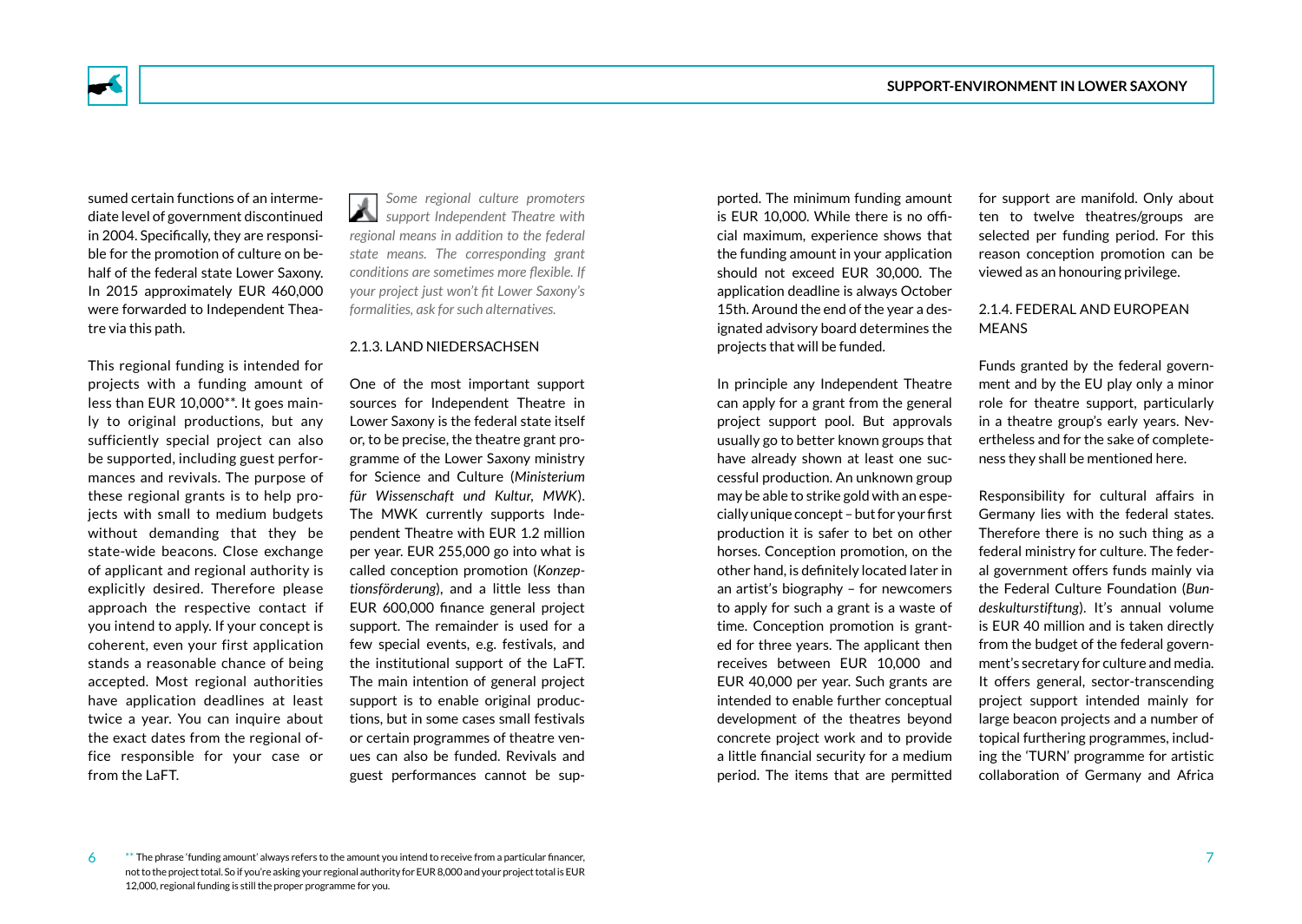

and 'Doppelpass' (cooperation of Independent scene with state and city theatres).

The 'Fund for Performing Arts' (*Fonds Darstellende Künste*, Fonds DaKu) is a designated Independent Theatre fund and provides about EUR 700,000 per year for Independent Theatre projects. In the past it drew its means from the Federal Culture Foundation, but as of January 1st 2016 the federal means are supplied directly by the federal government's secretary for culture and media.

An established Independent Theatre group might very well be accepted for the Federal Culture Foundation or the Fonds DaKu programmes. A group's first project, however, definitely not.

If you're just beginning your carreer as an Independent Theatre artist you also needn't lend too much thought to support from EU means. The EU mainly finances larger investments, for instance for energetic renovation of theatre venues. Projects with participating partners from several European countries (institutions or groups, not individuals!) can also be eligible for grants under certain conditions. The roads to an application in this area are long and winding and invariably a large percentage of own resources is demanded.

*The case of socioculture. The areas "Independent Theatre" and "socioculture" overlap, and regularly Independent groups receive funding from the sociocultural sector. But by far not every Independent Theatre project is automatically sociocultural. To cut a long explanation short, the main aim of socioculture is not so much the artistic work as to involve and to activate people. So if in your project you work a lot with laypeople, embrace a particular living environment (for instance a township), or have a strong theatre pedagogic accent, applying for funds from the sociocultural sector can make sense. In principle, all the support programmes stated above exist equivalently for socioculture. But do get exhaustive advice before applying, because it is uncommon, and in some cases impossible, to finance a project from both sources at the same time.*

## 3. Foundations

*A foundation (Stiftung) is an institution that uses its capital to pursue a certain aim defined by the founder or founders. A foundation's capital is always preserved, the supporting of others is financed from interest yield. There is a vast number of private and public foundations in Germany. Many of them support theatre, either solely or as one of several aims. The website http://www.stiftungen.org, for instance, offers an overview of the numerous foundations and their sup-*

*port conditions. So does the brochure "Culture Foundations in Lower Saxony" (Kulturstiftungen in Niedersachsen, http://ibk-kubia.de/IBK-Dateien/PDFs/ Nachrichten/Kulturstiftungen-Niedersachsen.pdf). In the following you will find initial information about a few foundations that routinely finance Independent Theatre in Lower Saxony.*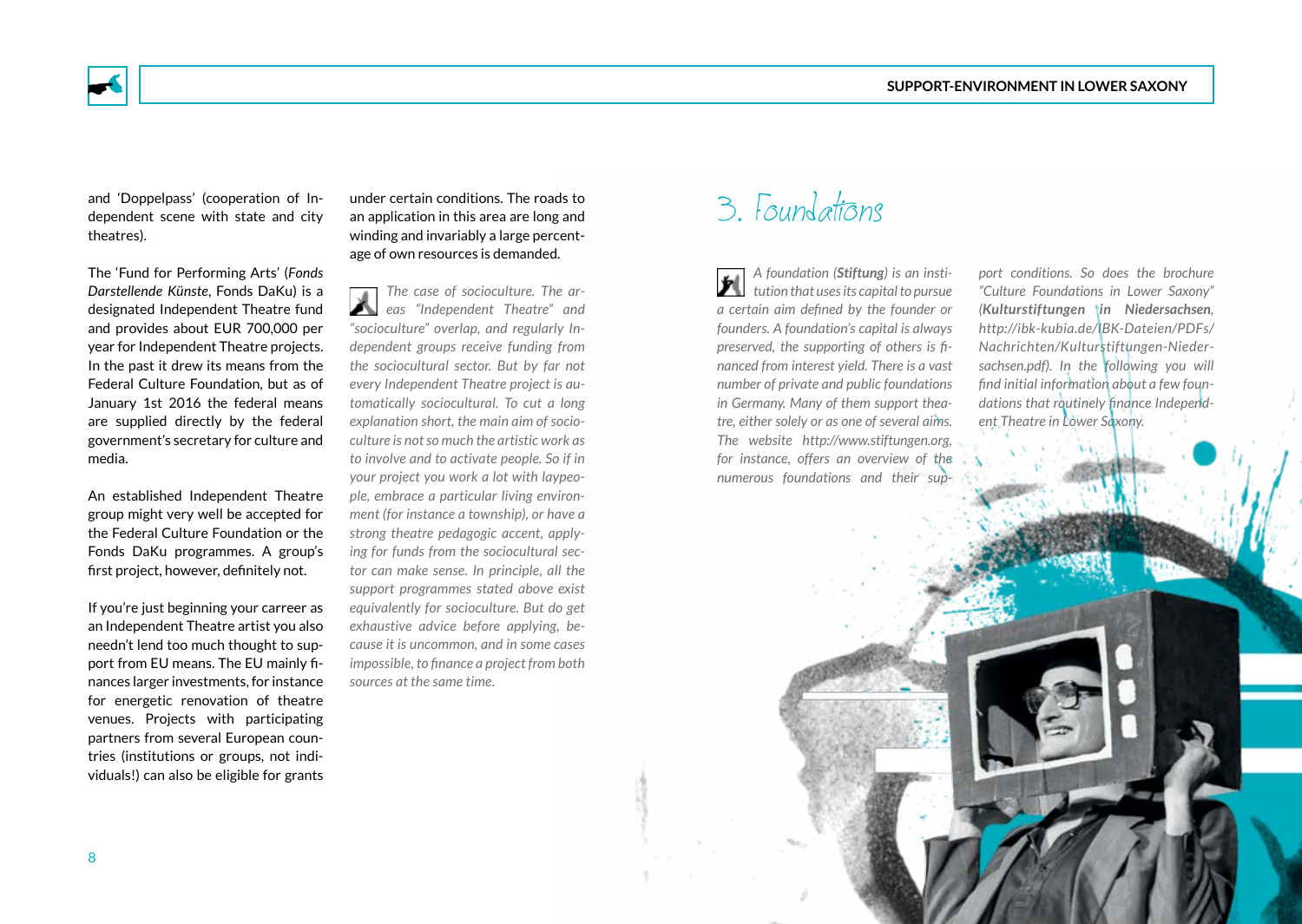

 *As a general rule, foundations only support charitable organisations, a status that applies to many registered societies but not to a BGB company (a civil law association, Gesellschaft bürgerlichen Rechts, or GbR) or a one-person business (*→ *DIE FIBEL | A Primer for Independent Theatre: Legal Basics). But it is possible to cooperate with a charitable organisation (like the LaFT or the TH), making them the officially responsible institution (*→ *DIE FIBEL | A Primer for Independent Theatre: Cost and Financing Plan).*

#### *The Stiftung Niedersachsen*

One of the most important funding institutions in the state is the 'Lower Saxony Foundation' (*Stiftung Niedersachsen*). It is a state culture foundation, and its yield is expended for the furthering of art, culture, education, and science. The foundation has a programme explicitly for Independent Theatre and Dance, putting an emphasis on contemporary topics and plays. Its yearly volume is about EUR 550,000. Grants go exclusively to original productions of professional Independent Theatre groups. Applications for festivals with an expected supraregional impact are also welcome. The foundation itself organises the biennial 'Best OFF' festival which awards outstanding productions from Lower Saxony (see page 16 for further details).

It is sensible to apply for funding of approximately EUR 5,000. There are specific deadlines for larger projects with funding amounts of more than EUR 10,000, so that the committees can make timely decisions. These deadlines are April 30th, September 15th, and November 30th. Please note that stage fixtures, furniture and solo-performances are not supported. The foundation is probably not the proper partner for small and local first-time productions. But as soon as a group has made a bit of noise it stands a reasonable chance of being accepted. The LaFT is in constant dialogue with the Stiftung Niedersachsen. Please contact us if you intend to apply.

#### *Foundations of the Sparkassen and Volksbanken*

Two of the state's largest banks each possess a supraregional foundation that, among other things, supports art and culture. These are the 'Niedersächsische Sparkassenstiftung' and the 'VR-Stiftung Volksbanken und Raiffeisenbanken in Norddeutschland'. Neither puts a specific focus on the support of Independent Theatre, and both accept only projects with statewide impact. Furthermore, each bank houses additional local foundations in many towns and districts, where an application for an Independent Theatre project is more promising. While the funds provided are usually below EUR 10,000, they are more easily approved to small projects and, as yet, relatively unknown artists. Particularly if the project bears a concrete local reference.

*Since the two banks in question are competitors you shouldn't apply for a grant at both places at ones.*

#### *The NORD/LB culture foundation*

The NORD/LB culture foundation (*NORD/LB Kulturstiftung*) is a comparatively new foundation, initiated in 2012 as an institution of the 'Norddeutsche Landesbank'. Its aim is to support art and culture with monetary and nonmaterial means in places where the bank is commercially active. It is supposed to prefer style- and topicspanning projects that actively support culture for selected target groups, open culture for broader audiences, and convey culture to the young. Independent Theatre groups are ammong the possible applicants, particularly with supraregionally visible projects. Experimental formats are especially welcome, even more so if the basic approach includes mediation. There are three application deadlines per year. The current dates can be found on the website.

#### *The Klosterkammer Hannover*

Compared to the other foundations the 'Klosterkammer Hannover' is a slightly different construction. It is a federal state authority responsible for governing four foundations of similar origin and aim. These are the 'Allgemeiner Hannoverscher Klosterfonds', the 'Domstrukturfonds Verden', the 'Stift Ilfeld' and the 'Hospitalfonds St. Benedikti in Lüneburg'. None of these are culture foundations – nevertheless the Klosterkammer allows theatre projects under certain conditions, if they serve to integrate children and youths or to reach the disadvantaged. So if your project has a strong theatre pedagogic orientation or you have a piece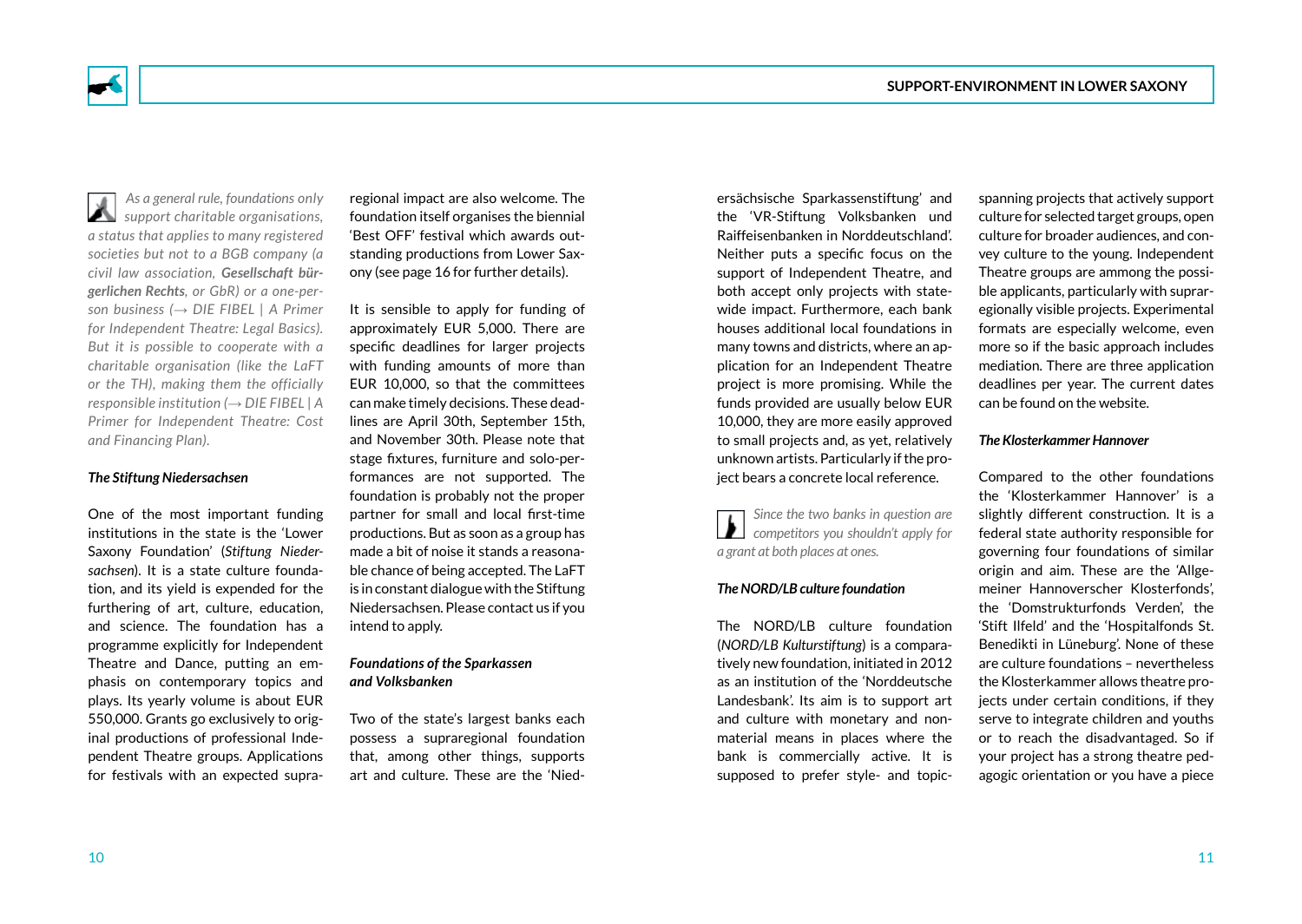**Support-Environment in Lower Saxony**



for children and youths with a special mediation format, you should get information about the Klosterkammer. There are no particular application deadlines.

*Topic based funding: Since the fi-*Ж *nancing sources for Independent Theatre in particular and culture in general are too few to pay for all the exciting projects it is advisable to search for financers not specifically aiming at culture but rather for those engaged with the topic your project will be dealing with. For instance if you plan to look into energy saving or the climate, you could inquire at your town's environment office. Or if your piece will tell*  *of new modes of working or of dementia patients, it can be profitable to see if there's a suitable foundation. Experience shows that you cannot acquire any major sums this way, but it can still be worthwhile.*

*Always pay close attention to the grant conditions. You're not always allowed to include general costs (administration, management, office rent, etc.) in the project plan. Similarly, investments (equipment) are usually supported only to a very limited extent. A good look at the detailed funding terms is always a good idea. Private and regional financers often have more flexible conditions than large public funders.*

4. Commercial promoters

#### **4.1. Sponsoring**

'Sponsoring' is the act of supporting a project financially or otherwise while the project, in turn, supports the sponsor's marketing goals. Individuals, companies, and organisations can each take on the role of sponsor. Sponsoring is a

part of the sponsor's public relations. It is not a question of benevolent furthering of art and culture, rather it is a plain deal: service and return service. Always keep that in mind when you start looking for sponsors.

The sponsor's contribution can be money, goods or services. Put differently, a company can support you by providing a sum of money or, for instance, rooms that you can use free of charge. The classical return service is putting the sponsor's logo in your programme, on your tickets, your posters, your website.

You can also be creative and think of other return services. The sponsor and/or his products want to be seen and heard.

*You will need 400 umbrellas as part of your stage design. To have the sponsor's logo on the umbrellas and to visibly open them during the performance might be appealing to the sponsor. Whether that sort of sponsoring cooperation is a win-win situation or a sellout of your artistic integrity will have to be reconsidered for every new project. It is important to think about what you are able and willing to offer as your side of the deal even before you contact potential sponsors. Personal contact is also crucial. It is advisable to fix the sponsor's service as well as your return service in a written contract.*

Independent Theatre performances don't usually generate the audience numbers of football stadiums or Musical theatres, and they don't get the media coverage. You are therefore presumably not the proper partner for large companies with their correspondingly sized budgets. But it's worth trying to approach local firms and midsize companies. Don't expect to work wonders, though. It is no coincidence that large institutions employ whole departments for the acquisition and sustaining of sponsor partnerships. Finding sponsors takes a lot of communication work and often requires frustration tolerance. Experience shows that it is somewhat easier to get material or services from a sponsor than direct payments.

#### **4.2. Crowdfunding**

'Crowdfunding' describes the financing of a project by a larger group of supporters, a crowd, each individual providing only a small sum. Crowdfunding-projects are almost exclusively organised over the Internet. The website https://www.crowdfunding.de provides an overview of platforms offering such services. The principle is always simple: the project initiators present their project – usually in a video – and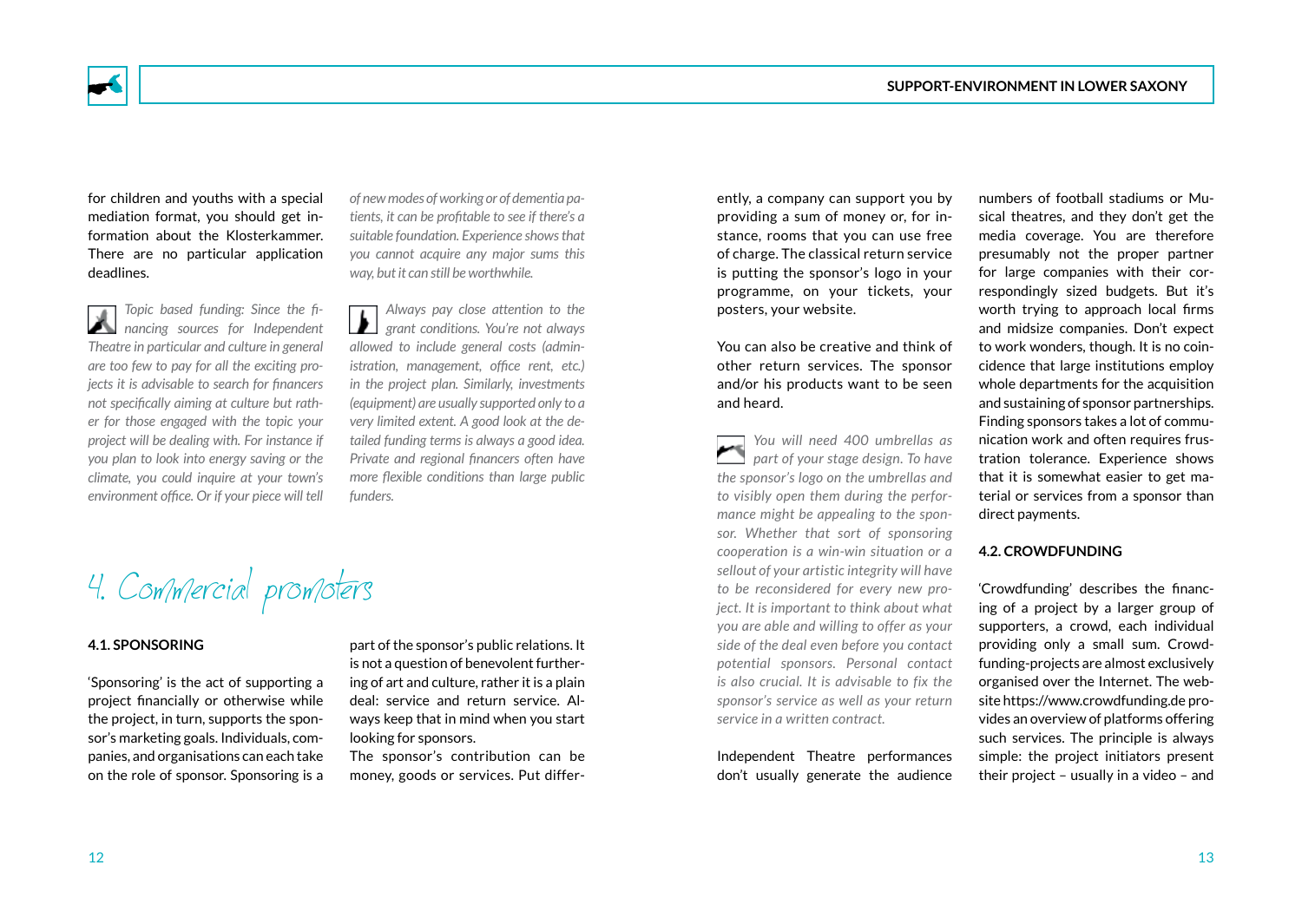

define a minimum sum that needs to be raised before a fixed deadline, so that the project can be carried out. If it isn't, the money goes back to the supporters. Most plattforms apply this all-or-nothing principle, so in a large project it is reasonable to only take the chance of crowdfunding for a small and well-defined part.

Crowdfunding doesn't magically grow money. Rather it takes a lot of communication and networking, and making the presentation video is already an effort. You should consider the costs and the benefits. If you succeed in getting the project financed by the crowd, you will usually offer a reward to the supporters. This could be public personal acknowledgement, free entry to the project, or a small gift – all this, again, takes time and possibly costs money.

Independent Theatre projects should not therefore consider crowdfunding as a substantial part of their income. But if you have a good network and are planning a unique and experimental project, it can make sense to check it out – maybe on a nice-to-have. Conventional funders like to see artists trying out alternative types of fund raising.

#### **4.3. Donations and honorary engagement**

The number of culture patrons and donators, that is people who offer monetary support for Independent Theatre without asking for a return service, is small and not suitable as a main pillar for financing the scene. But it does happen that companies or private individuals wish to donate three- or even small four-figure amounts to a particular project. Should you find yourself in such a lucky position, the following is important: for some donators the idea of donating is primarily a way of reducing their tax liability. But this only works if payment goes to a charitable organisation. As a BGB company (*GbR*, →DIE FIBEL | A Primer for Independent Theatre: Legal Basics) or individual

you cannot issue a valid donation receipt. But if you're cooperating with a registered society or other charitable institution on your project, for instance the LaFT, they can prepare an appropriate statement for you. The main difference between donation and sponsorship is that no return service is allowed for a donation. A word of thanks, of course, is permitted.

Donations in kind or donations of time are naturally also possible. Donation of time is colloquially known as honorary engagement, but strictly speaking the concept of honorary posts exists only in charitable contexts. Outside of those one would correctly call it unpaid engagement.

Wording aside, you should be cautious when work is not being paid. Among other things Independent professional theatre differs from amateur theatre in that the people concerned are at least trying to make a living. So you should try to do without unpaid work particularly in art contexts so as not to further undermine already low payment norms. Student projects are of course an exception where they are part of education. Here it is fine, fair and desirable for fellow students to help one another out.

Always make sure that people donating their work do so voluntarily and for their own motivational reasons and not because the project coordinator talked them into working for nothing or almost nothing. In any case you should recognise such donations as part of your cost and financing plan and never let them get brushed under the rug. Instead list them on the incoming side.

*Only if your project is officially run*  **by a charitable organisation are you** *allowed to pay honorary workers expense allowances (Aufwandsentschädigung as per §3.26a EStG). Up to EUR 720 per year and person are free of income tax liability when payed for honorary tasks. These EUR 720 are called the steuerfreie Ehrenamtspauschale. Any additional payment is subject to income tax. When in doubt, read the regulations!*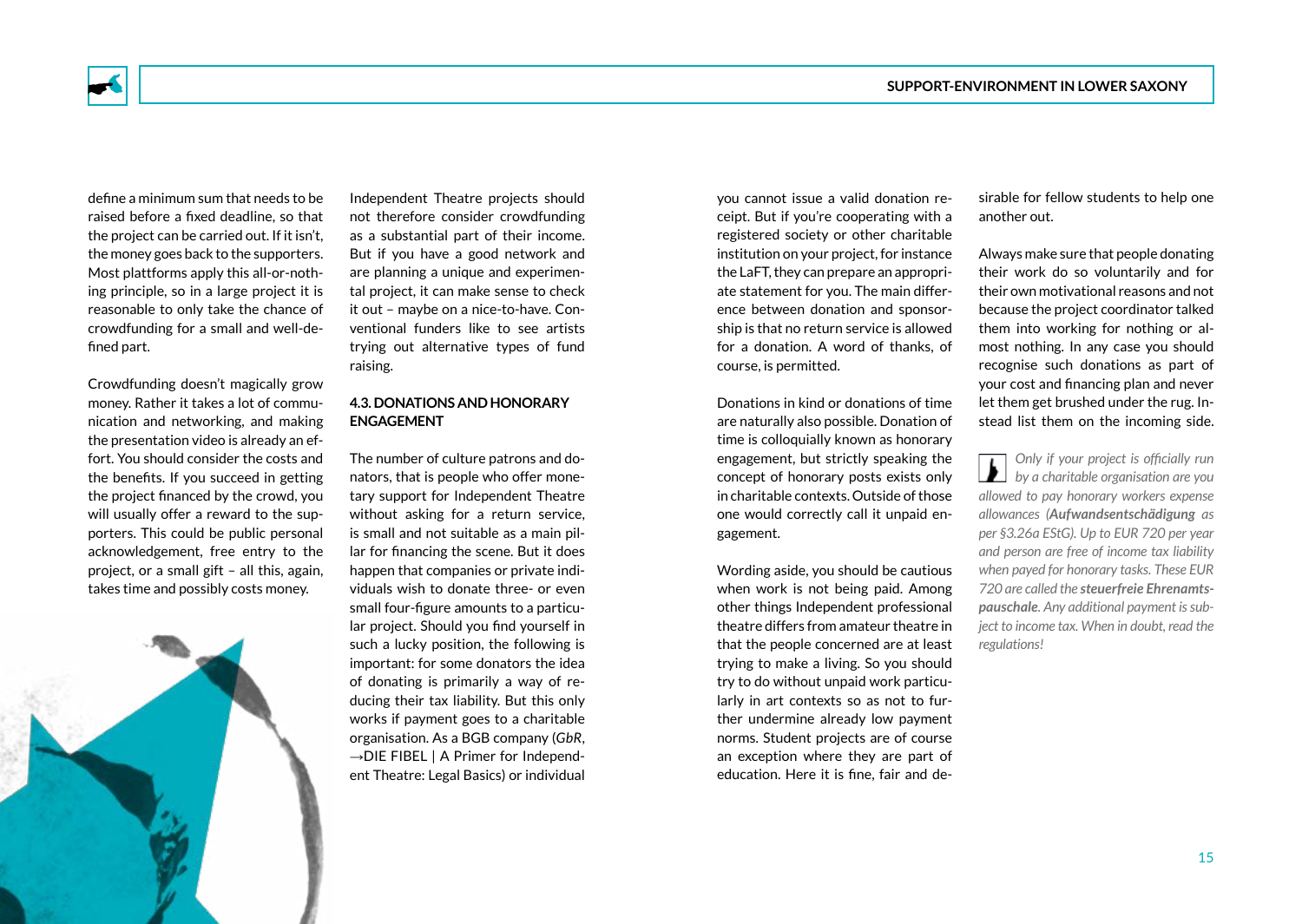**Support-Environment in Lower Saxony**

As a non-charitable organisation you cannot reward a time donor for their help with any more than the official de

Anything with a value of more than EUR 10 is treated as a fee and must be declared, even if it's only a box of good chocolates.

## 5. Competitions, prizes, festivals, scholarships

In a way, the funding sources illustrated so far form the daily routine of Independent Theatres striving for support. There is another area that could be summarised as 'awards'. Naturally they don't lend themselves to preliminary calculations of project income, but they do constitute a certain portion of theatre furthering.

minimus threshold of EUR 10 without it becoming subject to income taxation.

Unlike other creative sectors – for instance architecture – prizes and competitions play only a minor role for Independent Theatre. There are a few theatre prizes, but they are generally given to finished productions or for the overall performance of individual artists or groups. However, you are often obliged to reinvest the prize money in artistic productions.

*Every year the community foundation (Bürgerstiftung) of the city of*<br>**tion (***Bürgerstiftung***) of the city of** *Hildesheim awards Independent Theatres EUR 8,500. The nationwide George Tabori prize goes to fully established groups and makes up EUR 30,000 per year.*

#### Another form of award is the invitation to a festival.

The largest festival for Independent Theatre in Lower Saxony is the 'Best OFF' festival by the Stiftung Niedersachsen. Every other year it showcases six exceptional, jury-chosen productions during a three-day festival in Hannover. Every ensemble receives EUR 10,000 for its disposal. In addition, a festival-jury awards an extra EUR 5,000 to a winning production.

Not all festivals follow this pattern. Some invite pieces on a certain topic and pay normal performance fees. Some will include pieces specially created for the festival. You may find the SCHREDDER festival interesting: Independent groups are asked to submit a concept based on a particular topic – four of the applicants are given the opportunity to realise their idea. They are given a production budget, a mentor and several occasions to present themselves. One of the productions is chosen as the winner and is furthermore invited to a guest performance in another town.

Time and again artists have the opportunity to receive scholarships or to apply for residencies. The conditions vary a lot, from a (partly) financed stay at a place with very loose requirements, to a clearly defined task, as a theatre might issue to an Independent group that it accommodates for a given time. Time frames range from a few weeks to several months.

The programme 'flausen – young artists in residence' is interesting for artists in Lower Saxony just starting out. 'flausen' has been providing scholarships for free research in Independent Art since 2010. 'flausen' wants to open a laboratory where professional artists can research, study, and test their styles free of the necessity to perform and to produce results. It offers seven four-week residencies at a number of places in Germany. The age limit for applicants was dropped in 2015.

Another relevant format in this context is 'deBühne' at the Theaterhaus Hildesheim. This annual programme aims to create a framework enabling young first-timers to create their first professional Independent Theatre works. The selected groups receive a contribution to their production costs, advice when applying for funds and with the setting of fees, and workshops along the way. Two to three groups are invited to join per year.

*The LaFT-newsletter, website, and facebook page regularly point out announcements of competitions, prizes, festivals, and scholarships!*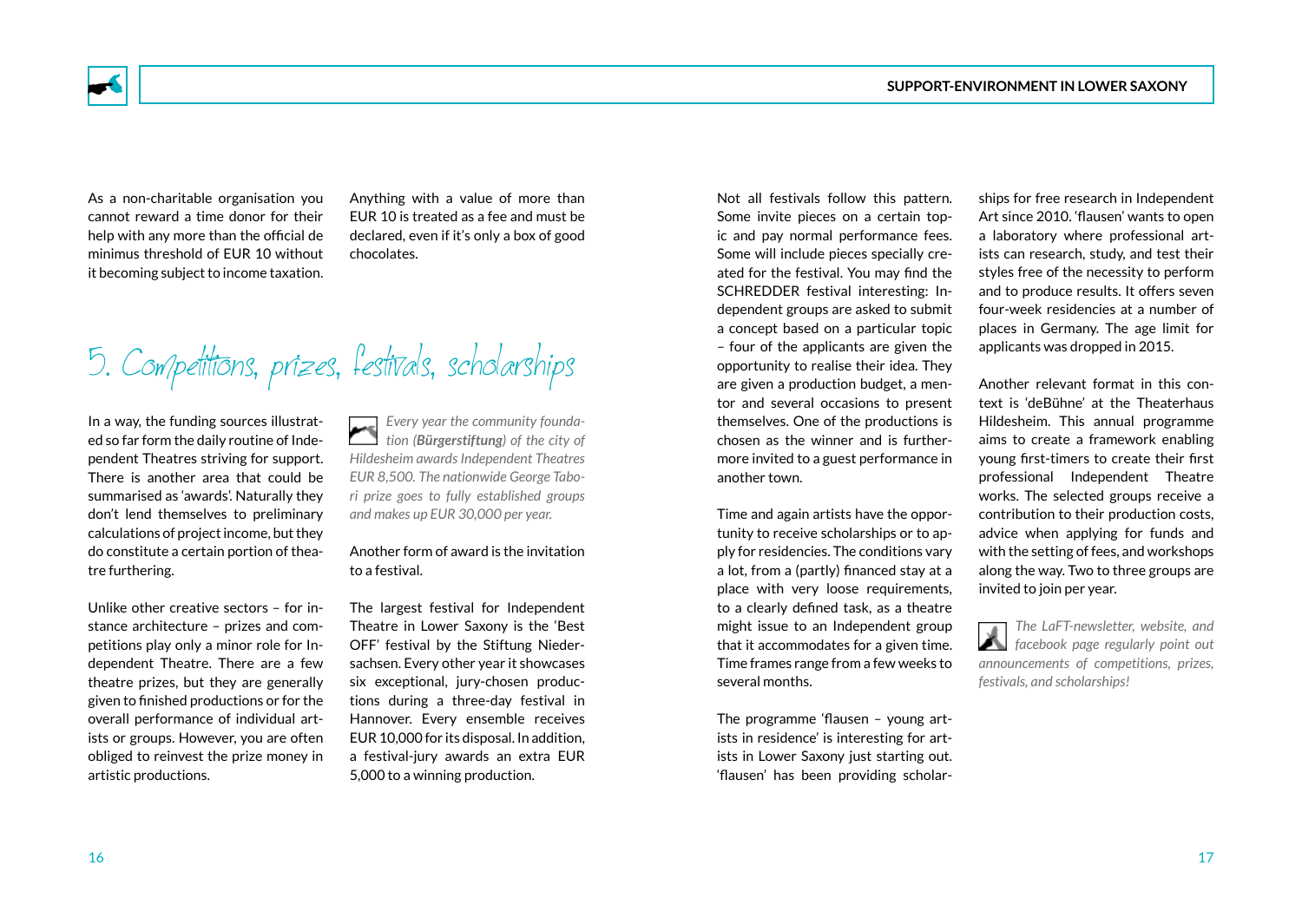

| ۰.<br>۹<br>-<br>$-$ |  |
|---------------------|--|

# Room for notes

Room for notes

*All photographs in this brochure are from Independent Theatre productions, photographed by Andreas Hartmann und archived by Theaterhaus Hildesheim.*

*Cover: Kompanie Kopfstand: Das schönste Ei der Welt Editorial: Die Wilde Drei: subtil brachiale Literaturmusik p. 4: Boxen Team: Boxen p. 9: Flotti Canotti: Wenn junge Männer werden*